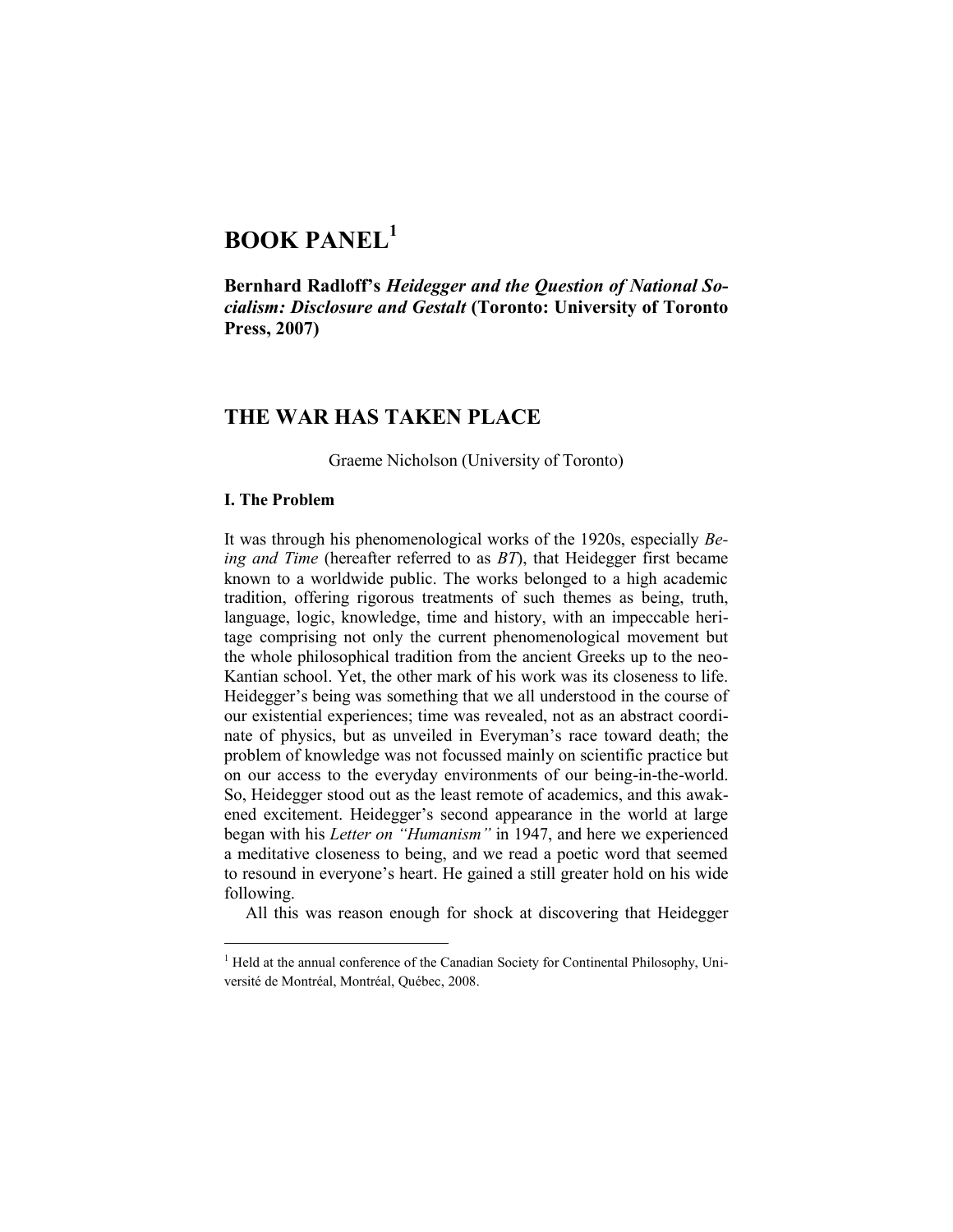had been an active National Socialist. This revelation emerged only by degrees, yet became ever more clear after the 1940s. And here is a matter that has often been raised in recent years. Often we hear it asked, Why is it Heidegger in particular who becomes singled out for blame as a Nazi when there were scores of other philosophers, and hundreds of academics, and thousands of other prominent people, who compromised themselves with the Nazis? The reason Heidegger is singled out is not merely malice on the part of his accusers. The shock arose because Heidegger's philosophical achievement otherwise seemed so great, and because it was so attractive to many of us. If it was utterly besmirched by this association, then **so were we!**

This problem generated a huge literature, with many varying interpretations. The latest and best of them is Bernhard Radloff's *Heidegger and the Question of National Socialism: Disclosure and Gestalt*. 2 Radloff gives a quick schema (HQNS, 115— it's due to Richard Polt) of the different lines that have been taken by commentators, but here we ought, obviously, to single out the one that is most drastic and damaging—Tom Rockmore's view that the whole of Heidegger's work is drenched in Nazism through and through. This is so disconcerting because of the credence that Heidegger earned from us owing to the qualities of his work. Can it be that the work exudes Nazism so as to come to infect its readers? That is why the cry became heard that one could not now read Heidegger.

That is indeed the unstated implication of Rockmore's book, *On Heidegger's Nazism and Philosophy*. <sup>3</sup> He bases his study on the concept of a "concealed" Nazism (HNP, 15–27), which accompanies the apparent or manifest meaning of the texts, a cargo that one receives—perhaps not consciously—while reading the accounts of being, truth, history and so on. "[T]he intrinsic political dimension of his theory of Being has not so far been clearly seen." *(Ibid.*, 18) One illustration of this kind of interpretation appears where Rockmore treats the discussion of history in *BT*, §74. Heidegger says that we must choose our heroes in seeking to appropriate our past and our tradition, but now Rockmore links this text to the

<sup>2</sup> Bernhard Radloff, *Heidegger and the Question of National Socialism: Disclosure and Gestalt* (Toronto: University of Toronto Press, 2007). Hereafter referred to parenthetically in the text as HQNS.

<sup>3</sup> Tom Rockmore, *On Heidegger's Nazism and Philosophy* (Berkeley: University of California Press, 1992). Hereafter referred to parenthetically in the text as HNP.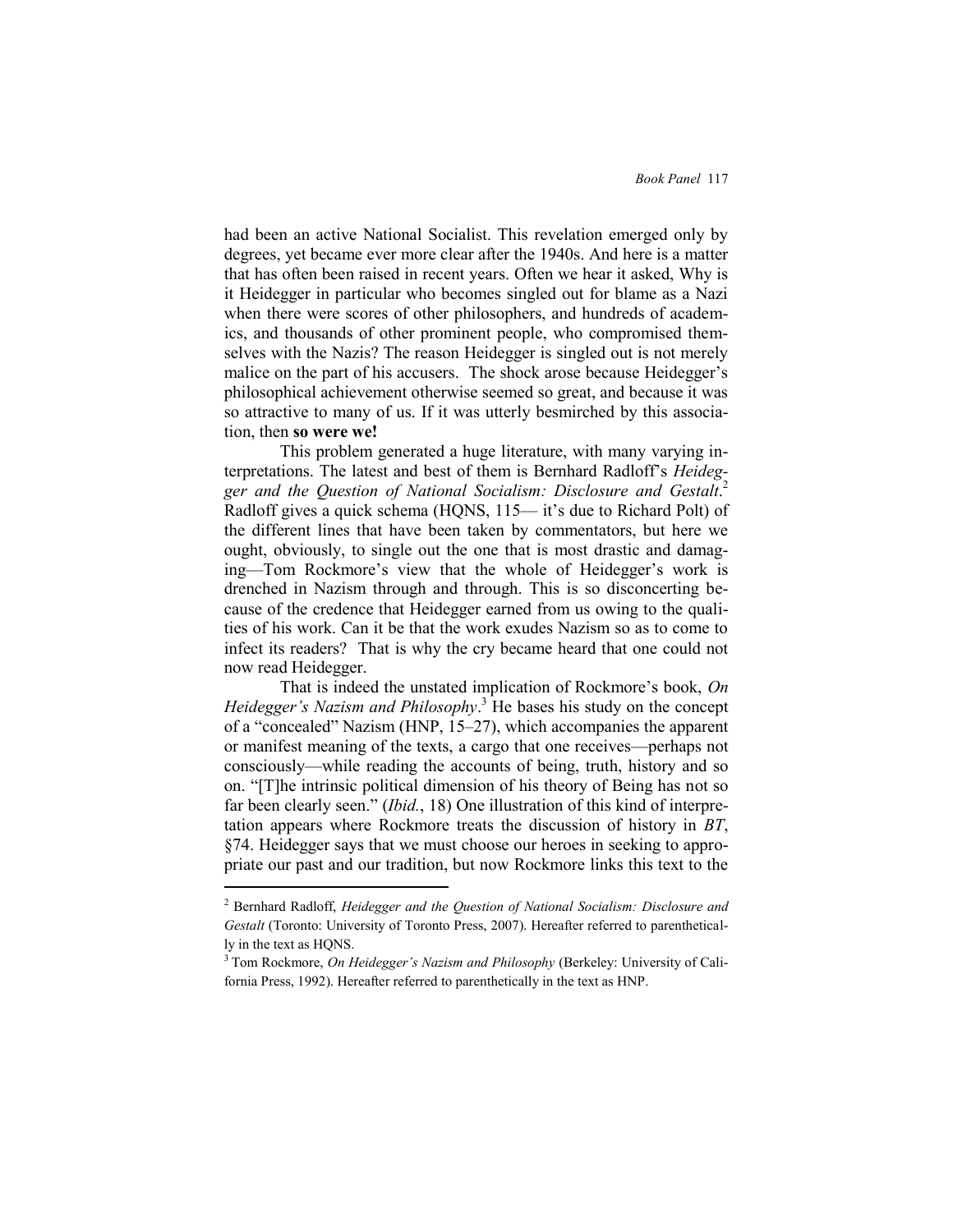cult of the Nazis' hero Schlageter, whom Heidegger revered. (HNP, 48)

Since Nazism claimed to embody the values of the authentic German, of the German *Volk* as German, there is, then, a profound parallel, providing for an easy transition without any compromise of basic philosophical principles, between Heidegger's conception of authenticity through resoluteness and National Socialism. (HNP, 47)

This "profound parallel," this "easy transition" without "compromise," are the hermeneutical principles that operate through the whole book.

I do not see a difference in principle between Rockmore's study and that of Richard Wolin, *The Politics of Being*, <sup>4</sup> whose title can be elucidated, perhaps, through the instance of his treatment of conscience in *BT*. Heidegger refrains from listing the contents of the call of conscience: conscience does not tell us what to do. Wolin finds this doctrine to be mystical and elitist, but, worse, proto-Nazi. Since it apparently denies that people can govern themselves, it opens up the space for the authoritarian commands of the *Führer*. (PB, 40– 6) Both these books read like the work of prosecuting attorneys who believe they have Heidegger in the dock.

More recently, I've read the book by Emmanuel Faye, *Heidegger : L'introduction du nazisme dans la philosophie : Autour des séminaires inédits de 1933–1935*. <sup>5</sup> The focus is on unpublished seminars, one from winter semester 1933–34, 6 the other from winter semester 1934–  $35<sup>7</sup>$  I notice a considerable difference between the reports of the two seminars: the earlier one connected *Volk* to race and blood (Séminaires, 195); the later one avoided such talk and appears to be merely a sober analysis of the Hegelian concept of the state. (*Ibid.*, 349–50). Nevertheless, Faye notes no change in Heidegger's thinking over the intervening

<sup>4</sup> Richard Wolin, *The Politics of Being* (New York: Columbia University Press, 1990). Hereafter referred to parenthetically in the text as PB.

<sup>5</sup> Emmanuel Faye, *Heidegger : L'introduction du nazisme dans la philosophie : Autour des séminaries inédits de 1933–1935* (Paris: Éditions Albin Michel, 2005). Hereafter referred to parenthetically in the text as Séminaires.

<sup>6</sup> Its title was *Über Wesen und Begriff von Natur, Geschichte und Staat*. (Séminaires, 187)

<sup>7</sup> Its title was *Hegel, über den Staat*. (Séminaires, 333).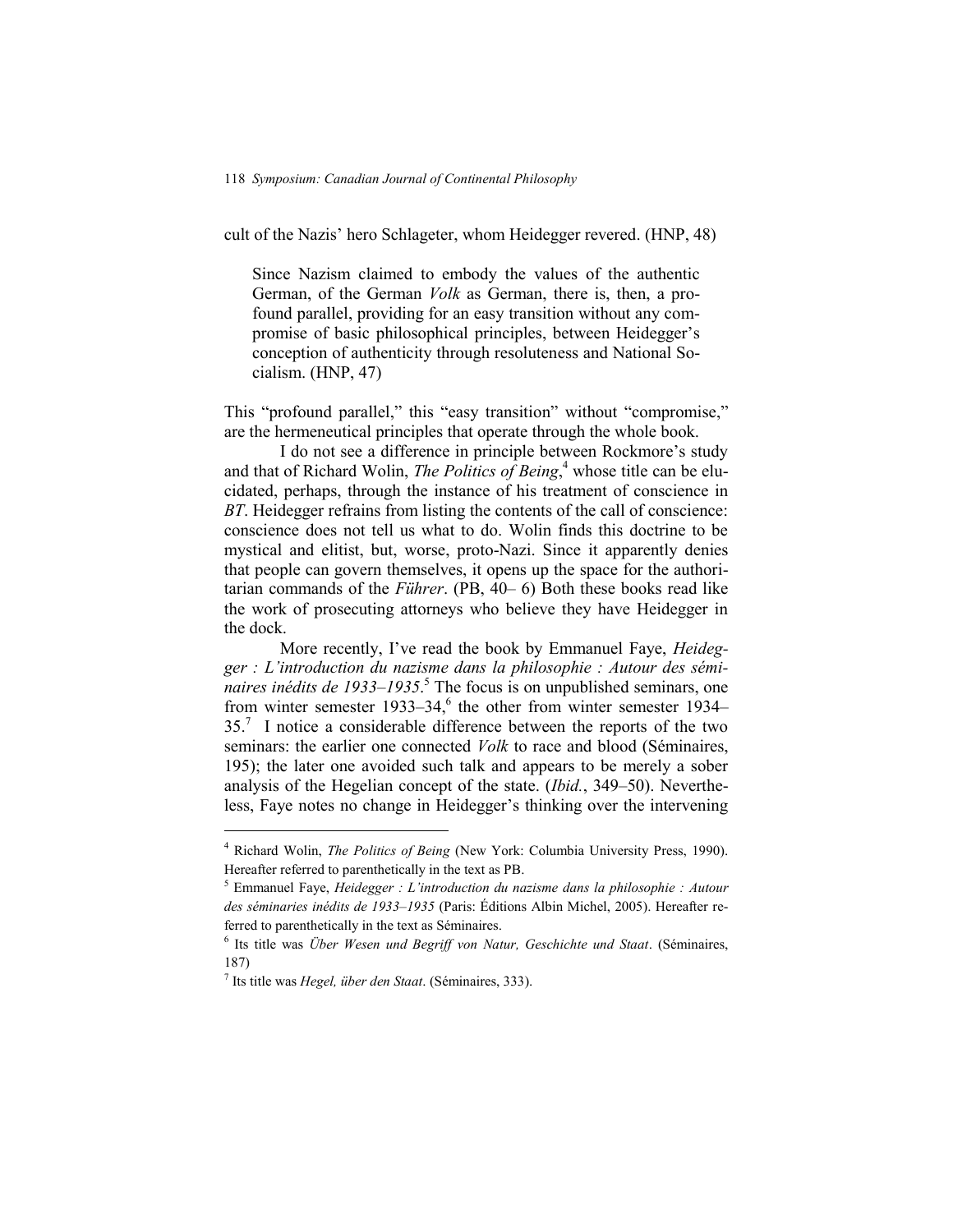year—both seminars are described as nauseating and odious in their Nazi commitment. This illustrates the general character of his book. Everything Heidegger did, whether in the 1920s or in later years after the Rectorate, is treated indifferently as pure Nazism. Moreover, other persons belonging to the Nazi movement are always introduced irrelevantly in association with the Heidegger texts. Thus Faye refers here to *BT* only as an illustration of the racism of somebody called Ludwig Ferdinand Clauß (*Ibid.*, 34–9)—contrived and unconvincing in the extreme—and this same section is then filled out with lengthy quotations from Erich Rothacker.

Now, we must turn to Radloff. His key contribution is to establish a number of **mediating factors** that lie between the actual philosophy of Heidegger and the politics of Nazism to which he so unfortunately committed himself. Radloff identifies a set of themes that constitute Heidegger's philosophy as such, and above all, this is the account of being, what Radloff calls the "differentiation of being." Then he shows us a number of themes found in the whole discourse of the Weimar age, for instance, *Volk,* the state, leadership and order of rank. And there was one strong discursive or ideological movement that linked these themes together, the so-called "Conservative Revolution," a movement that was not the same as National Socialism, though it flourished at the same time. It embraced some figures who stood apart from National Socialism, for instance, Ernst Jünger, and some who joined it, for instance, Carl Schmitt. Now the point is that the discourse of the Conservative Revolution entered into Heidegger's speeches and communications at the time of his Nazi adventure; that is why we may call its themes mediating factors.<sup>8</sup> But the very difference between philosophy as such and this discourse or ideology is the basic topic and framework of Radloff's book. My commentary will seek to build on that point and reinforce it. One question I shall take up at the end is whether the mediating factors operated only in the speeches and communications of Heidegger at this time, or whether they were also operative in the politics itself, his actual political choice to be a Nazi.

<sup>8</sup> My treatment is indebted to J.-P. Sartre's *Search for a Method*, which discussed the "problem of mediation" as a contribution to rectifying what was reductive in Marxian materialism. Sartre's own work was focussed on Gustave Flaubert.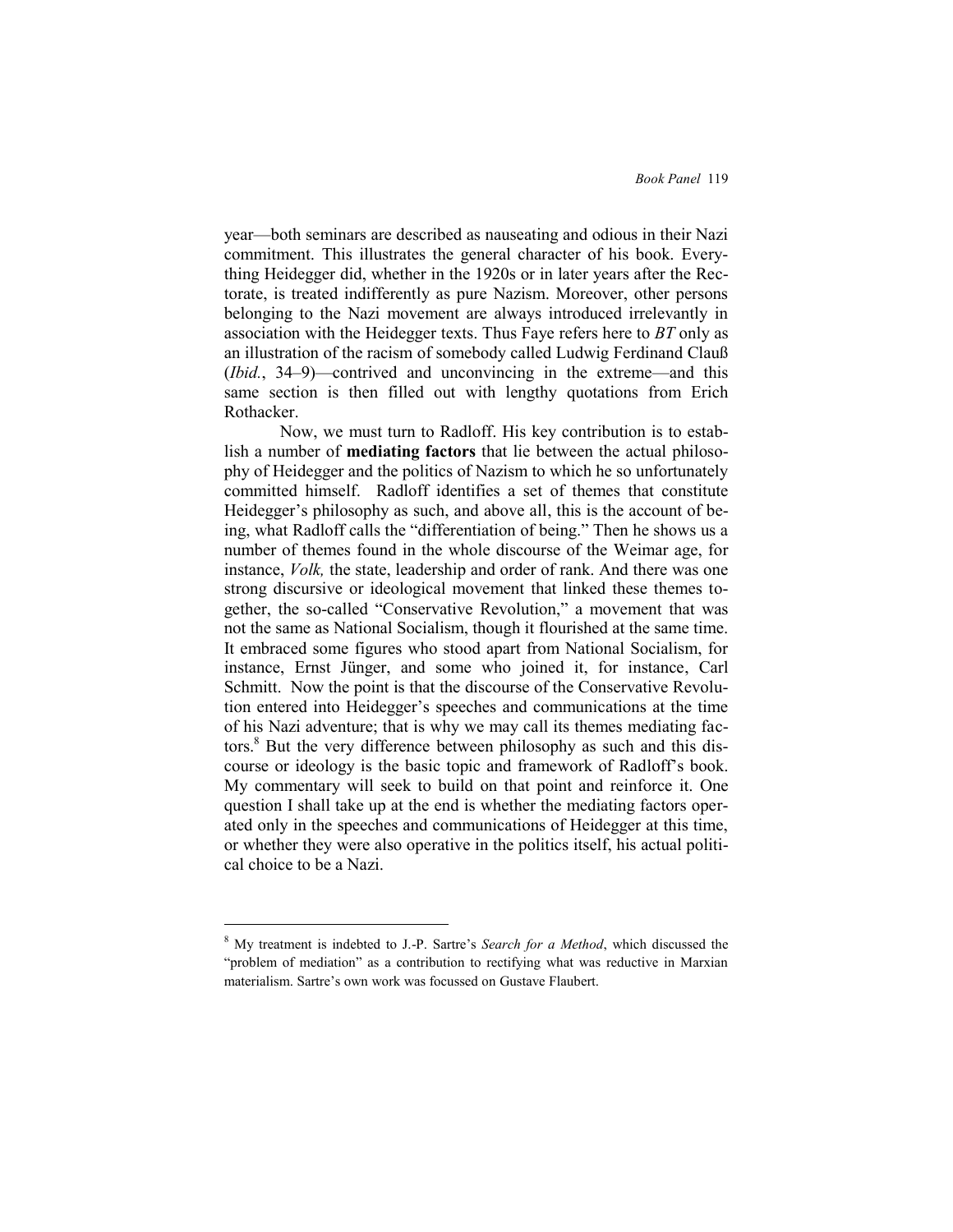#### **II. Heidegger and the Question of National Socialism**

The book opens with a diagnosis of modernity in the West, built around what the author calls "formlessness." This signifies the erosion of every inherited institution, the merger of the state into society and economy, for instance, education disappearing into personnel processing, and the merger of reality itself into the virtual reality of post-modernism. In Radloff's diagnosis we already discern themes taken from the Conservative movements of an earlier Germany. And just as the book opens with a critique of our Western culture, it closes with a vision of the empty worldempire now commanded by a nihilistic West, a movement of globalism that is in the course of obliterating every semblance of differentiated cultures on the planet. He links this vision more closely than Heidegger did with the imperialism of Britain that was guided by an aggressive empiricism, with Lord Bacon defined as the prototypical commander of politics and learning both. With this vision of our present life under the regime of *Ge-Stell*, we are ready to explore the alternatives that earlier German intellectuals may have offered.

The central idea here is called *Gestalt*, which is presented as the kind of form that has vanished in the age of formlessness. This idea was central to the German culture of the 1920s and found an echo in the thought of Heidegger, and I see it as the first of the themes that mediate between the philosophy of Heidegger and the ideology of Nazism. *Gestalt* was prominent in the psychology of the day, and also many sciences, not least biology; and beyond that, a key principle for the analysis of society and politics. Indeed, it was a central metaphysical principle, traceable in Goethe, and in the  $20<sup>th</sup>$  century, in Ernst Jünger. Recovery of *Gestalt*, then, might have been the deepest need of modernity. It is now a central task for Radloff to demonstrate the yearning for *Gestalt* both in the Conservative Revolution and in the work of Heidegger. As for Heidegger, Radloff concedes (HQNS, 28) that the term is not found in *BT*, and is criticised elsewhere (*Basic Problems of Phenomenology*, 1927) for its metaphysical associations. But he is able to find it at crucial points in many other texts (see HQNS, 44, 48, for instance), and, what is central to his argument, the theme of *Gestalt* is only one index for Heidegger's deepest thought, the differentiation of being.

There is very little about *BT* in this book (the same is true of Rockmore), which I think is due to the recognition that this work has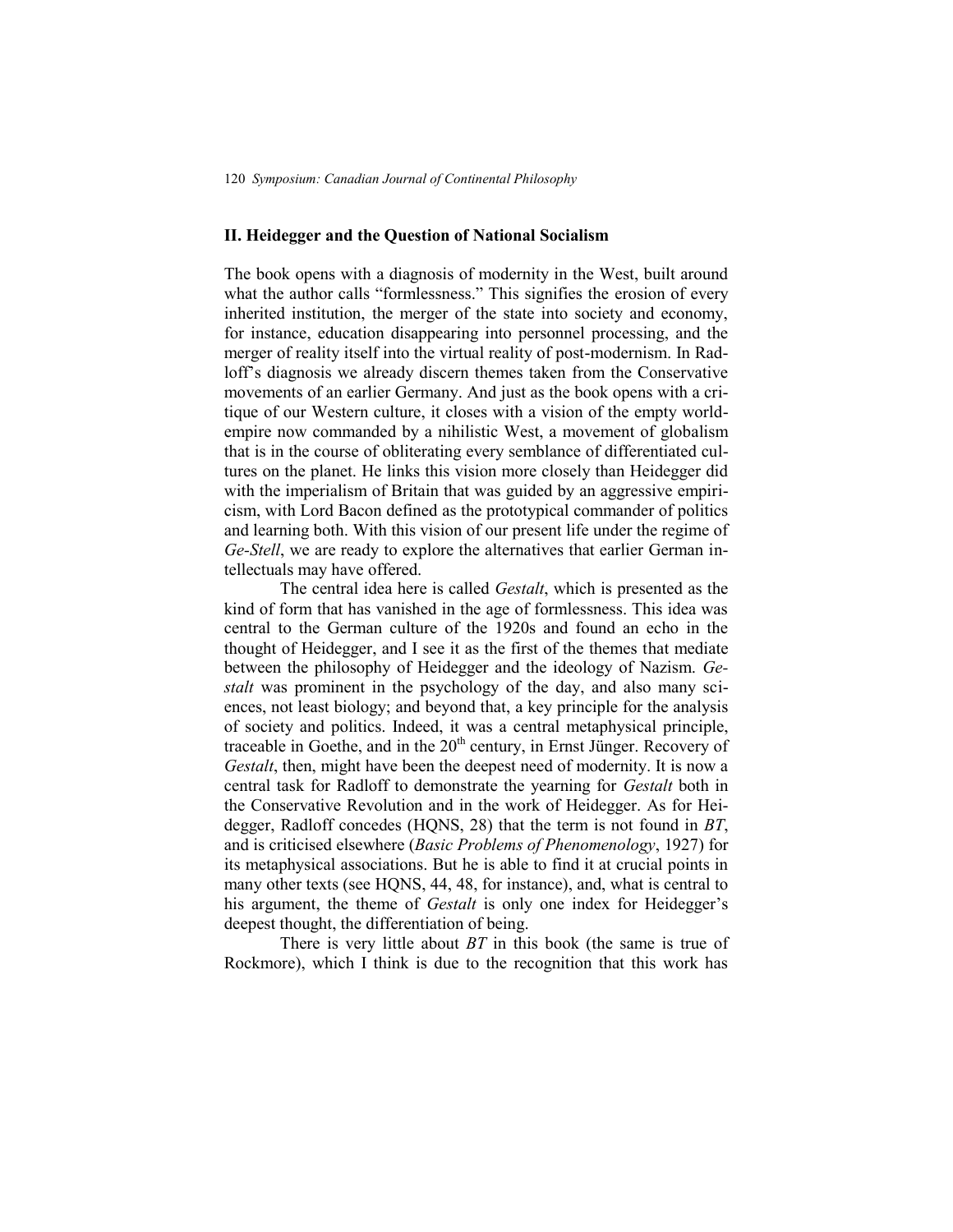nothing to do with National Socialism. The brief section here on *BT* is confined to Heidegger's view of rhetoric, which draws on Aristotle, serving as an entrée into the rhetoric that Heidegger himself practised in his Rectoral address.

In that address of 1933, *The Self-Assertion of the German University,* the crucial concept that links Heidegger to Nazism is that of the *Volk,* a second mediating factor. But Radloff draws out a major difference. His interpretation of the Rectoral address stresses very strongly an Aristotelian background, showing how, in its way of being, a *Volk* brings itself to actualisation—it is "not the unity of a collective will (Rousseau), nor the contractual unity of individual wills (Locke), but a movement of self-reserve and actualized self-differentiation (*dunamis...*)...." (HQNS, 106) By the principle of *dunamis* we see the darkness and withdrawal proper to a *Volk*, its self-hiding or mystery. This idea will be further developed in Radloff's account of Heidegger's philosophy lectures of 1933 and 1934. In the *Logic* lectures of summer 1934, we see that the *Volk* is a "movement of withdrawal from objectification." (HQNS, 174ff.) It cannot be represented as a race or as a biological type or value. The negative aspect of this *dunamis* is also expressed by the necessary limits proper to a *Volk* and also in the limitation of a principle of identity: the identity of a *Volk* is marked through and through by differentiation. (HQNS, 198ff.) On page 92, Radloff also mentions the sharp polemic that Heidegger offered in his lectures of the winter semester 1933–34<sup>9</sup> against the racialist theories of the visiting Nazi official Kolbenheyer: racial, biological theory falsely objectifies a *Volk.*

This does not mean that Heidegger denies the being of the *Volk*, but if we summarise the place of the *Volk* within Conservative Revolutionary discourse, we can see how Heidegger differs. (GA 36/37, 111– 72) While Heidegger's discourses employed some of the conservatives' language, his actual philosophy has an independent stature, drawing on other wellsprings of thought. The conservatives' idea of *Volk* was central to their thought, but in different representatives it moves confusingly between material, biological theories (Darré) and cultural, spiritual ones (Krieck), with a mixture of motives in other writers. Heidegger would link it most of all to history and language. This was always anti-

<sup>9</sup> Martin Heidegger, *Gesamtausgabe*, 36/37 (Frankfurt: Klostermann, 2001), 209–13. Hereafter referred to parenthetically in the text as GA 36/37.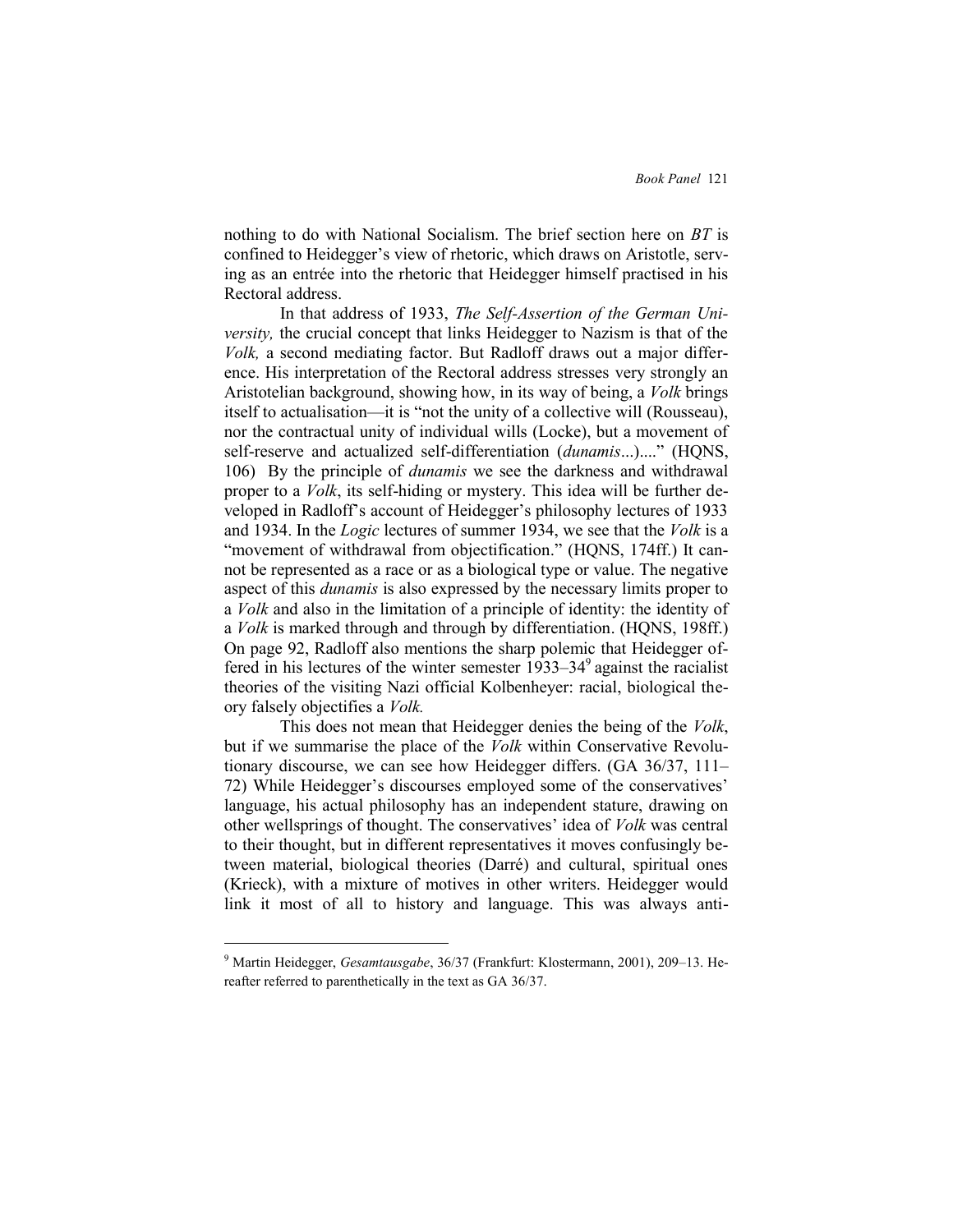international; in Heidegger, it becomes the self-limitation of the *Volk*. The principled anti-Semitism common in conservative circles does not really appear in Heidegger, though he seems to have made isolated remarks of that character.

Another mediating concept is the state. The will to create a state, or even *Reich*, was attributed to the *Volk*, and most authors recognised the federal principle as normative for Germany. Ecology was a major element in conservative thought, and shows up in Heidegger's critique of technology. Heidegger disputed the commonly invoked idea of a German *Weltanschauung*. Another concept is leadership. Heidegger's characteristic modification of the cult of leadership was to insist upon science, *Wissenschaft*, or even philosophy, or the university, as the authentic bearer of leadership—not an idea common to the conservatives, and certainly not to the Sturm Abteilung (SA) or the Nazi Party generally. Of course, it proved to be unrealistic.

Two major chapters complete the picture of Heidegger, one on the *Introduction to Metaphysics* of 1935, and one on the *Beiträge* of two or three years later. In both, we see the dominant theme of being, i.e., the **differentiation** of being, that is distinctively Heidegger's; in both, we see that Heidegger is able to make use of conservative discourse while philosophising; in both, we see a clear distance from National Socialist ideology.

#### **III. Differentiation and** *Gestalt*

It is time to review the deeper ontological substructure in Radloff's book. The book's introduction lays out a conception of *Gestalt* that is to serve, not only in psychology and related sciences, and not only in the discourse of the conservative revolution, but in Heidegger's ontology as well. It does not merely differentiate species from species, and it does not merely define order and rank in society—it constitutes the very being of beings, so that to be is to take on *Gestalt*. (HQNS, 48). That is why limit is central to being (*Ibid.*, 9): "...the event of presencing in its coming to stand in a being, thus to presence out of the limit proper to it." We are to see here a non-metaphysical concept of *Gestalt*— but what are the features that differentiate that from the more normal tradition regarding *Gestalt*? The movement that interests Heidegger includes the withdrawal of the *Gestalt*-laden entity (*Ibid.*, 26), so that the actual *Gestalt* is not that of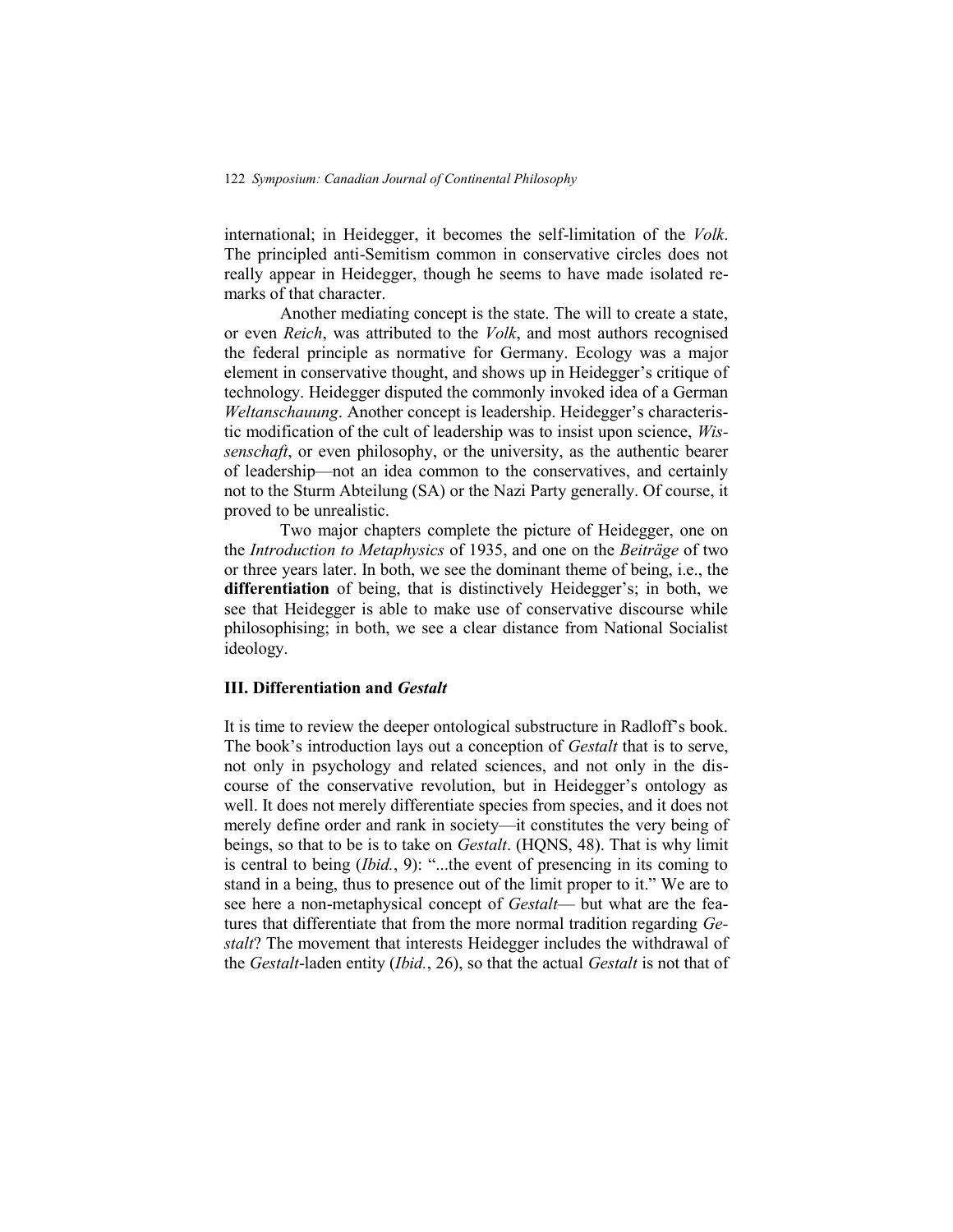the entity at all but of its being. (*Ibid.*, 30) *Gestalt* is not, therefore, to be captured in an image or as an image. (*Ibid.*, 43–45) The temporality or historicity of being itself is the bearer of *Gestalt*. It is at this point that we make transition to the still deeper theme of difference.

As we see in the *Beiträge*, "the presencing of being implicates the distinction between *Seyn* and *Sein*." (HQNS, 48) However, for my part, I think we should first recognise that *Sein* [without "y"] serves to constitute the framework for metaphysics that is not understood by metaphysics itself, namely, the ontological difference where *Sein* stands over against *Seiendes*. In this difference, metaphysical thought conceives *Sein* as the general, the character of being a being, which Heidegger writes as *Seiendheit*. It is where we look beyond metaphysics, in the "other beginning," that we free *Sein* from that difference, that contrast, i.e., forget about beings altogether. That is *Seyn*, with a y. Thus it is not strictly true that *Seyn* is different from *Sein*, and I think Radloff could rewrite pages 48–50 without invoking a difference here. The withdrawal of *Sein* or *Seyn* from the ontological difference is the *Seinsverlassenheit* that afflicts all beings and the world, and that constitutes our present age. It is what makes it possible and necessary for us now to think be-ing (*Seyn*). The withdrawal, hiding, oblivion of being is the innermost character of "the differentiation of being." Now the question can be put: With this more drastic sense of difference, is there is any *Gestalt* at all in being? Is it not rather an unending fleeing from all *Gestalt*, inherently formless, therefore, and sublime? Certainly, it is the refusal of the normal metaphysical *Gestalt*. We can approach this question by examining Radloff's study of the three main texts: the Rectoral address, *Introduction to Metaphysics* and the *Beiträge.*

We already quoted Radloff to the effect that, in the Rectoral address (and in the *Logic* lectures of 1934), the *Volk* is not a present, substantial reality as it was in Rousseau, but "a movement of self-reserve and actualized self-differentiation." (HQNS, 106) Such is the being of the *Volk*, and yet there is the further movement whereby the very hiding and recession come into the open, the manifestation of the concealment itself. As I read the address, that is the self-knowledge of the *Volk* that is accomplished by the state. This gives us warrant for calling it a *Gestalt*. And this is contrary to the Nazi understanding of *Volk*. "Because the being of *Volk*, in Heidegger's estimation, is a kind of motion it can never be identified with the metaphysical substance of a collective will or with a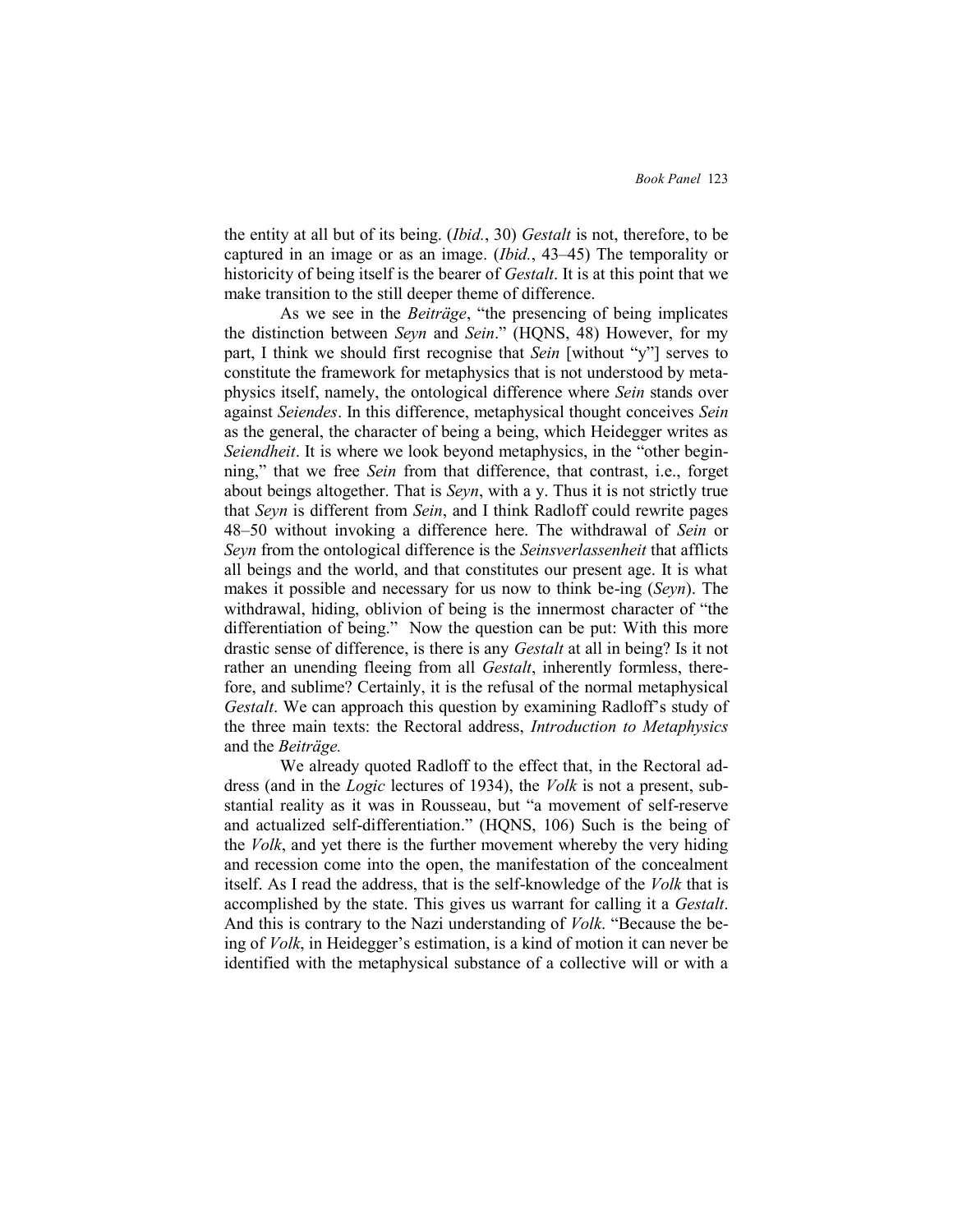124 *Symposium: Canadian Journal of Continental Philosophy*

‗biological' and hence ‗racial' substance.‖ (*Ibid.*, 106)

As for the *Introduction to Metaphysics*, Radloff shows that being is marked off by four differences—from becoming, appearing, thinking and the Ought. (HQNS, 214) Yet, there is an integration that is required here, the "separation to be overcome in the re-integration of being and its four determinations." (*Ibid.*) Radloff can expound in line with that the politics of this lecture. (*Ibid.*, 221– 23) This integrated-and-differentiated understanding of being constitutes a *Gestalt* (*Ibid.*, 225–26), and the result of this is quite at odds with Nazism. "The questions of *Volk*, of work, and of state arise in response to the possibility of giving the presencing of being a site and articulation in beings.‖ (*Ibid.*, 221) With the current regime of National Socialism, things are different. "Yet as politically reactive, the new regime is conceived as imposing the metaphysical form, or schema, of a 'value' system on the reception of nature and history." (*Ibid.*, 255)

Radloff stresses the accord between the *Beiträge* and "The Origin of the Work of Art." Their overlap involves precisely the question of *Gestalt*: "Da-sein is the site of the presencing of being, hence the temporal site of the in-corporation of being in works of art." (HQNS, 321) Thus, *Da-sein* has "the power of sheltering truth in the granting of *Gestalt* to beings." *(Ibid.*, 322; see also 326–27) Above all, this is accomplished in the work of art (though Heidegger also stresses politics here). The co-involvement of earth and world in the Artwork essay is amplified in all Heidegger's later thought as the event of withdrawal and unconcealment. The unity of this event is *Gestalt*-like and if this point is pursued further into politics, we see that the *Volk* is subordinated to the *Da*, the There, that comes to a stand in the work. (*Ibid.*, 325)

### **IV. Citizen Heidegger**

In agreement with Radloff, I have been distinguishing the themes of Heidegger's actual philosophy from the "mediating factors," the themes that linked him to the Conservative Revolution and that turned up in his own speeches in the rectoral period, especially *Volk* but also allied ideas such as *Kampf* and *Führer*. But there remains a vitally important point yet to be made. The question, "What made Heidegger become a Nazi?" is not yet answered by reference to the mediating themes. It is not that there is a continuing slide from the fundamental ontology to the mediating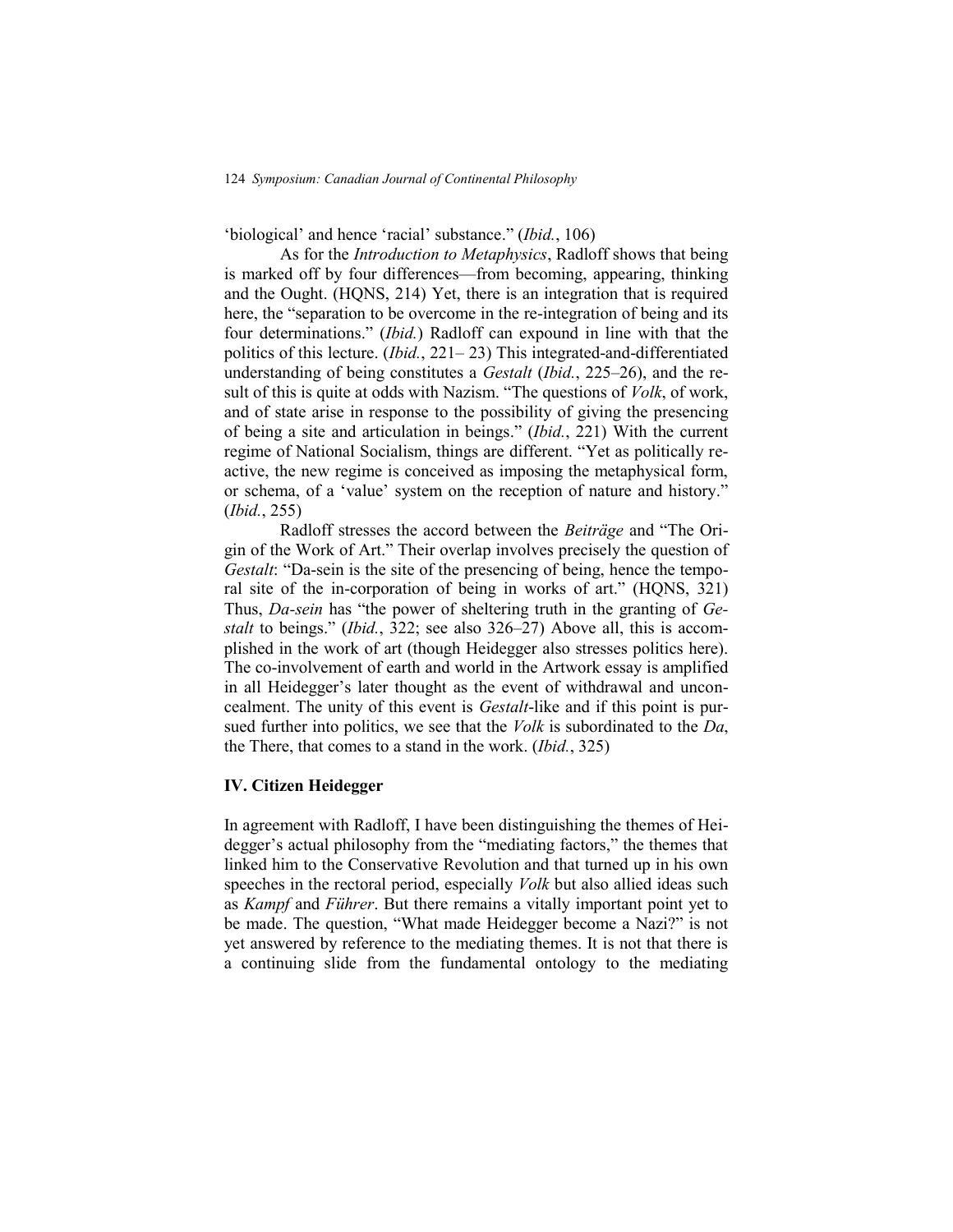themes, to the option for Nazism. His political choice was not really determined by any discursive factors, but by his appraisal of the current circumstances of Germany. Here, I stray into the domain of history and biography, and can only express my judgment on the basis of what I have read myself.

In the volume *The Heidegger Case,* Otto Pöggeler quotes from a notebook of Hermann Mörchen, Heidegger's student, who visited with Heidegger at the end of 1931:

Heidegger and his wife had become National Socialists. "He does not understand much about politics. And therefore it was especially his disdain for mediocrity and for doing things by half measures that made him expect something from the Party, which had promised to do something decisive and to contradict communism effectively."<sup>10</sup>

Fourteen months earlier, in September 1930, the Nazis had had their "breakthrough" election: their representation in the Reichstag had increased eightfold, with over six million votes as against 800,000 in the previous election; with 107 seats, they were now in second place after the Social Democratic Party of Germany (SPD). Eight months later, July 1932, their returns were to double once again to 230 seats and in this election (July 1932), the voters' turnout increased by 4 million, especially with a huge surge of youth voters, now putting the Nazis in the lead in the Reichstag. This is the movement of opinion that is also expressed in the words Mörchen quoted from Heidegger in 1931. The Nazis fell slightly in November 1932, but in January 1933 they were able to form a government, and with support from the "Conservatives," they had over 50 per cent of the vote in Germany's last election in March 1933. The explanations of Hitler's appeal that historians have offered (Kershaw, Bullock, Ferguson, Winkler) are well-suited to the particular case of Heidegger as well, and I do not have the space here to rehearse the well-known tale. Near the beginning of the *Spiegel*-interview (published posthumously in May 1976), Heidegger describes his motivations during the winter of 1932–33:

<sup>10</sup> T. Rockmore and J. Margolis, eds., *The Heidegger Case* (Philadelphia, PA: Temple University Press, 1992), 133.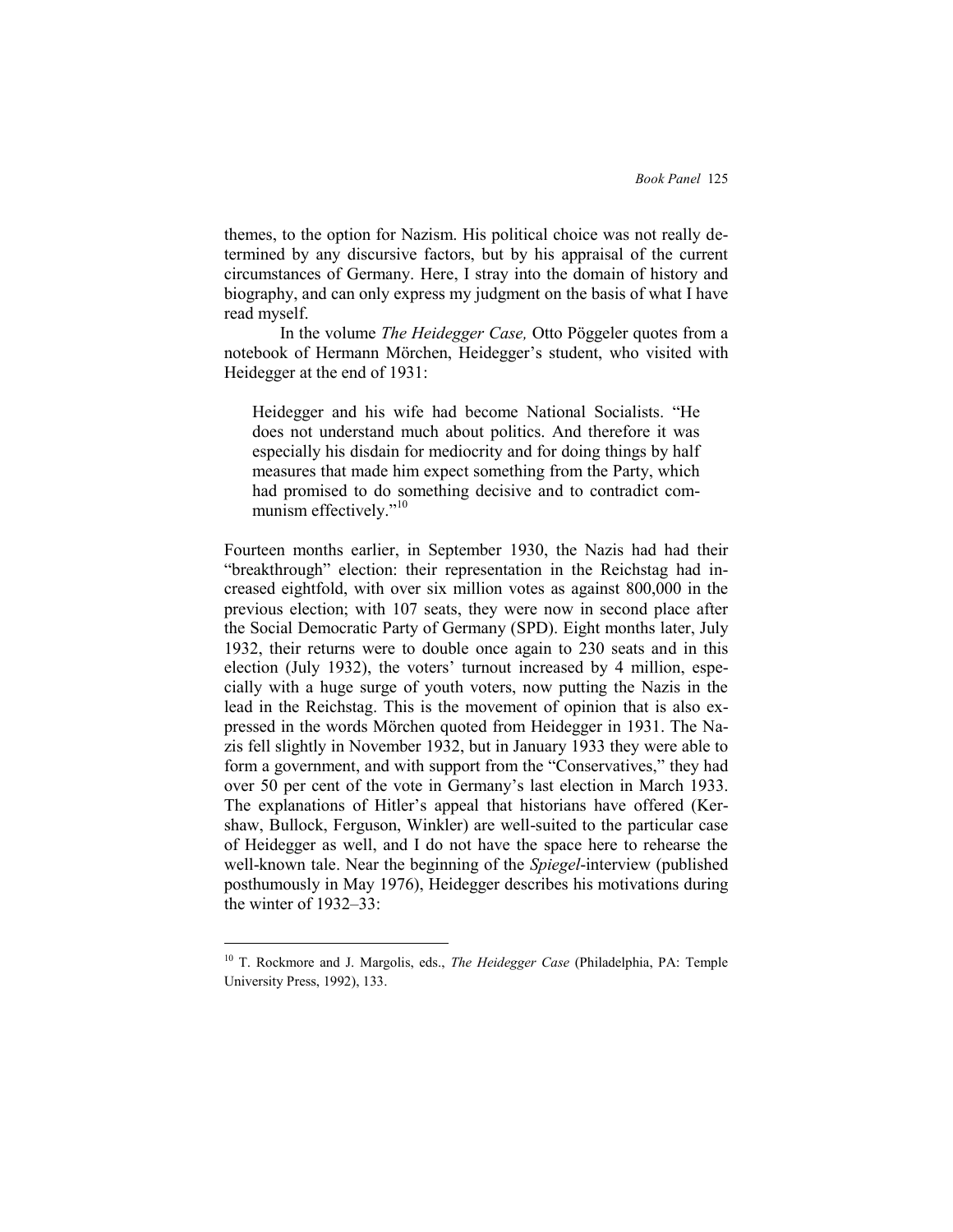..My neighbor, Professor von Möllendorf, was chosen Rector. The installation of the new Rector here takes place on April 15. During the winter semester of 1932–33, we discussed the [current] situation often, not only the political one, but especially that of the universities and the partially hopeless situation of the students. My judgment went like this: to the extent that I can judge things, the only possibility still available [to us] is to try to seize upon the approaching developments with those constructive forces that still remain alive. $11$ 

There is no reason to submit this statement to doubt. My question here has not been why or how Heidegger assumed the Rectorate (on which there's much controversy, with detailed information from Hugo Ott), but why his political preference went to the Nazis.

Historians are used to asking questions like that, and philosophers need to acquire the discipline of the historical point of view. My quotations from Mörchen and the *Spiegel* interview (to be sure, only tiny bits of evidence from an immense mass full of conflict) lead me to differentiate a third element in Heidegger's situation along with his philosophical thought and the ideological discourse that affected him: the awareness that a citizen has of the state of his country, economic, political and otherwise. As Mörchen says, Heidegger had minimal talent in political analysis, of course, but I suppose his millions of contemporaries were not much wiser. I am saying that Martin and Elfride Heidegger were carried along by a popular wave, motivated by the appalling circumstances of Germany at the time. The thinker who will want to be the leader of university renewal in 1933 was really just a follower in politics in 1931. I have tried to show something common and pedestrian in this matter to make more comprehensible the choice that Citizen Heidegger made. That is a choice that I, too, could have made.

The non-historical way of thought tends to see that choice in a completely different way—as pertaining to an essentialised Nazism, the domain of evil. This was above all the way of thought that was called for by our total mobilisation in World War II. But the war has taken place,

<sup>&</sup>lt;sup>11</sup> In Thomas Sheehan, *Heidegger: The Man and the Thinker* (Chicago: Precedent Publishing, 1981), 46.